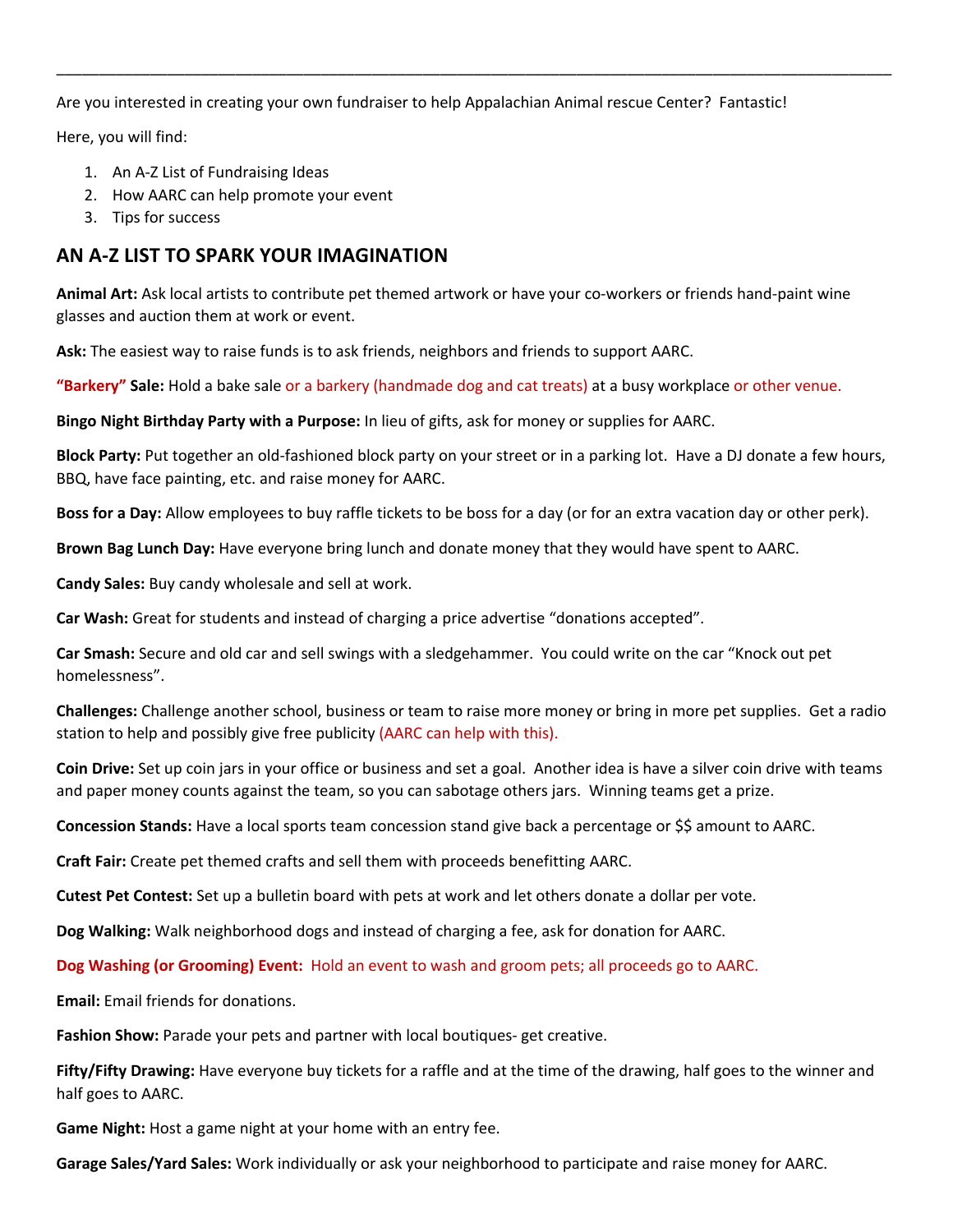**Go Door to Door:** Ask neighbors to donate money, pet food or supplies for AARC.

**Golf Tournament:** Enlist local golf course to allow a non-profit tournament and organize volunteers. Charge entry fees.

**Gold Collecting:** Ask friends, family and co-workers for all of their broken and unused gold jewelry and donate to AARC to cash in.

**Hot Dog Cookout:** Have a tailgate party or a pregame cookout and charge \$5 for hotdogs with proceeds benefiting AARC.

**Ice Cream Social:** Plan at work, school or at public event.

**Karaoke Night Matching Gifts:** Ask your company to match what you raise.

**Mohawks for Mutts:** Organize an event where supporters raise pledges to have their heads shaved in a Mohawk.

**Movie Night:** Have a movie night at work, school, etc. and collect money for AARC.

**Music Event Newsletter Plea:** Does your company or organization have a newsletter? Ask for donations and support for AARC through the newsletter.

**Open House:** Does your business offer a service that could be donated? How about a free yoga class with donations being collected instead of a drop-in rate?

**Pancake Breakfast:** Hold a pancake breakfast at your work or church with proceeds benefiting AARC.

**Parking Space Auction:** Who doesn't want that prime front spot at work?

**Percentage of Sales:** Ask a local business, restaurant or retail location to donate a percentage of sales back to AARC and advertise to public to drive traffic into the venue.

**Pet Races:** Dress your little dogs up in costume and hold a race.

**Photography (Pet Photo Shoot):** Ask a photographer to donate a day to take pet portraits. Dress them up, pose with them and all money goes back to AARC.

**Raffle Event:** Collect donated gift certificates, gift cards, pet items, and other items of value and hold a raffle.

**Recycle:** Collect old cell phones and ink cartridges that can be recycled for money and donated to AARC.

**Rescue Pet Story Content:** Enlist local schools and have a contest for best story. Submission fee charged.

**Silent Auction:** Collect donations (goods, services and gift certificates) and have members of your organization bid on them.

**Talent Show:** Hold a local talent show (and encourage participants to include pets) and charge a fee, with proceeds going to AARC.

**T-Shirt Sales:** Have T-shirts made with cute pet quotes or sayings and sell them with proceeds benefitting AARC.

**Spay-ghetti Dinner:** Host a spaghetti feed at your church or organization or a BBQ dinner. Proceeds go to AARC.

**Sports Tournaments:** Think about putting together teams and hosting a Dodge Ball game or Basketball game. Have teams dress up in themed attire to add fun. Charge admission fees with proceeds going to AARC.

**Wish List Collection Drive:** Have different departments in company or organization collect needed items for AARC.

**Wrap Presents:** During the holidays, ask if you can wrap gifts in front of busy shopping centers with donations being collected for AARC.